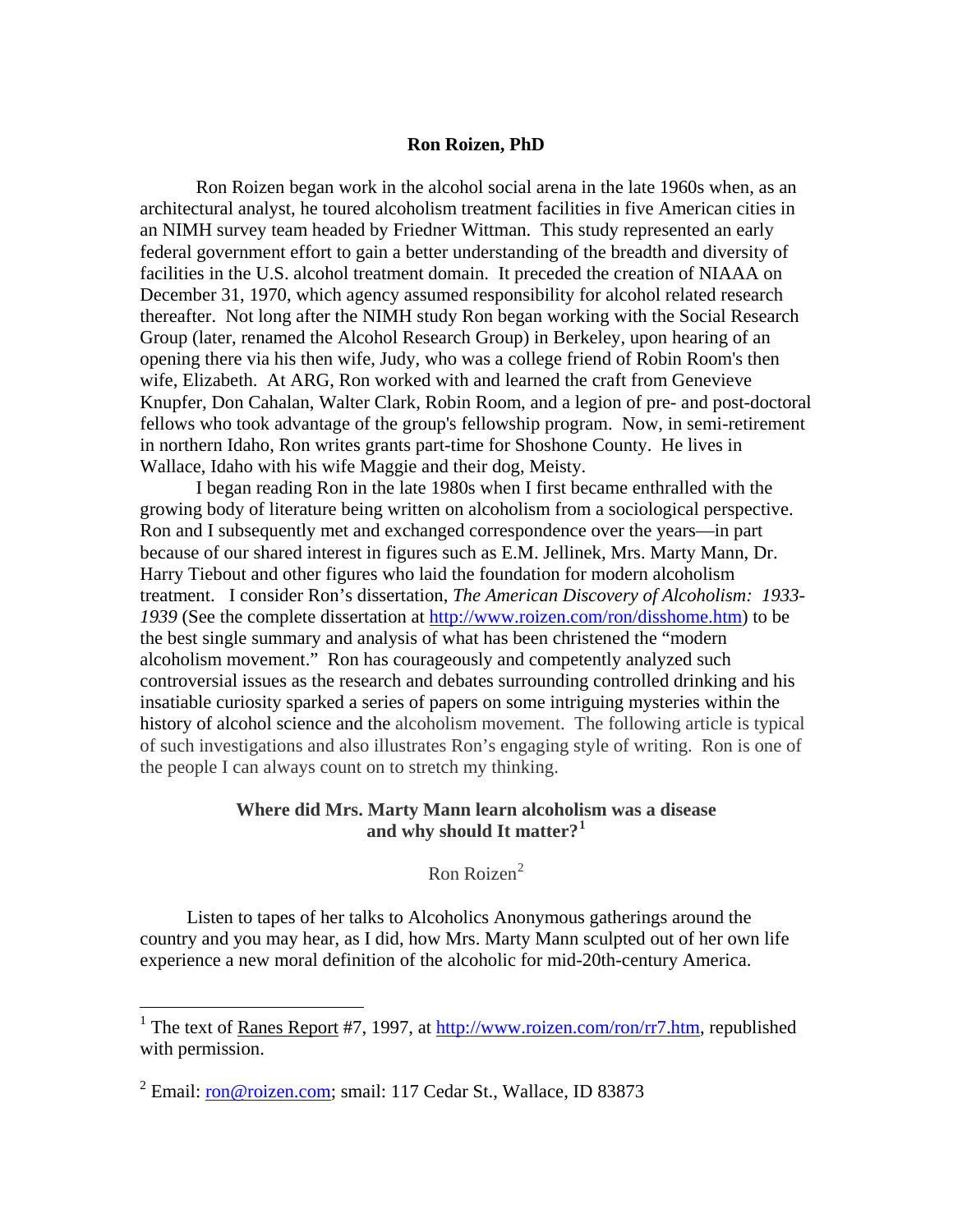Mann (1904-980) was a superb speaker, who combined an air of complete frankness with an almost weary gratitude for her 1939 "discovery" that there existed something in the world called "alcoholism," that it was "an illness," and that she herself was "an alcoholic."

It was this thingness about alcoholism -- i.e., its solid tangibility as a concrete disease entity -- that seemed to give Mann the rock upon which she built not only her own recovery but the message of the movement she championed.

According to Mann's own account, the worsening course of her drinking in the mid-1930s as well as frightening occurrences of memory-erasing, post-drinking blackouts finally caused her to seek psychiatric help.

The treatment experience that followed was remarkable in that it comprised almost two years of inpatient care. $3$ 

According to Mann's account, after being declined by several psychiatrists she became the noted Dr. Foster Kennedy's<sup>[4](#page-1-1)</sup>2 patient in his Neurology Ward in Bellevue Hospital for seven months. Next, and soon thereafter, she became Dr. Harry M. Tiebout's patient for a still longer, 16-month stay at Blythewood Sanitarium in Greenwich, Connecticut.

It was at Blythewood in the Spring of 1939 that psychiatrist Tiebout handed Mann a manuscript copy of Alcoholics Anonymous -- the volume that would before long become the celebrated "Big Book" of the AA movement.

He invited her to read it.

 $\overline{a}$ 

Mann thereafter credited her "discovery" of alcoholism's disease character to this text.

Indeed, a consistent element in Mann's personal history talks was her contention that before reading the Big Book's MS she'd neither heard the term "alcoholism" nor been made aware of alcoholism's disease character.

But can this contention have been literally accurate?

<span id="page-1-0"></span><sup>&</sup>lt;sup>3</sup> Inconsistencies across Mann's accounts, however, cast doubt on what, precisely, her inpatient experience comprised and how long it lasted.

<span id="page-1-1"></span><sup>&</sup>lt;sup>4</sup> Mann frequently cited Dr. Tiebout by name in her talks, but she drew a veil of discretion across mention of the famous Dr. Kennedy by name, preferring to refer to him in vaguer terms such as "a well-known neurologist," etc. I know of only a single instance in the ten tapes I've heard in which she identifies Kennedy by name--and my guess is that this mention was in effect a slip of the tongue. I don't know why Mann would have treated the names of her two physicians so differently.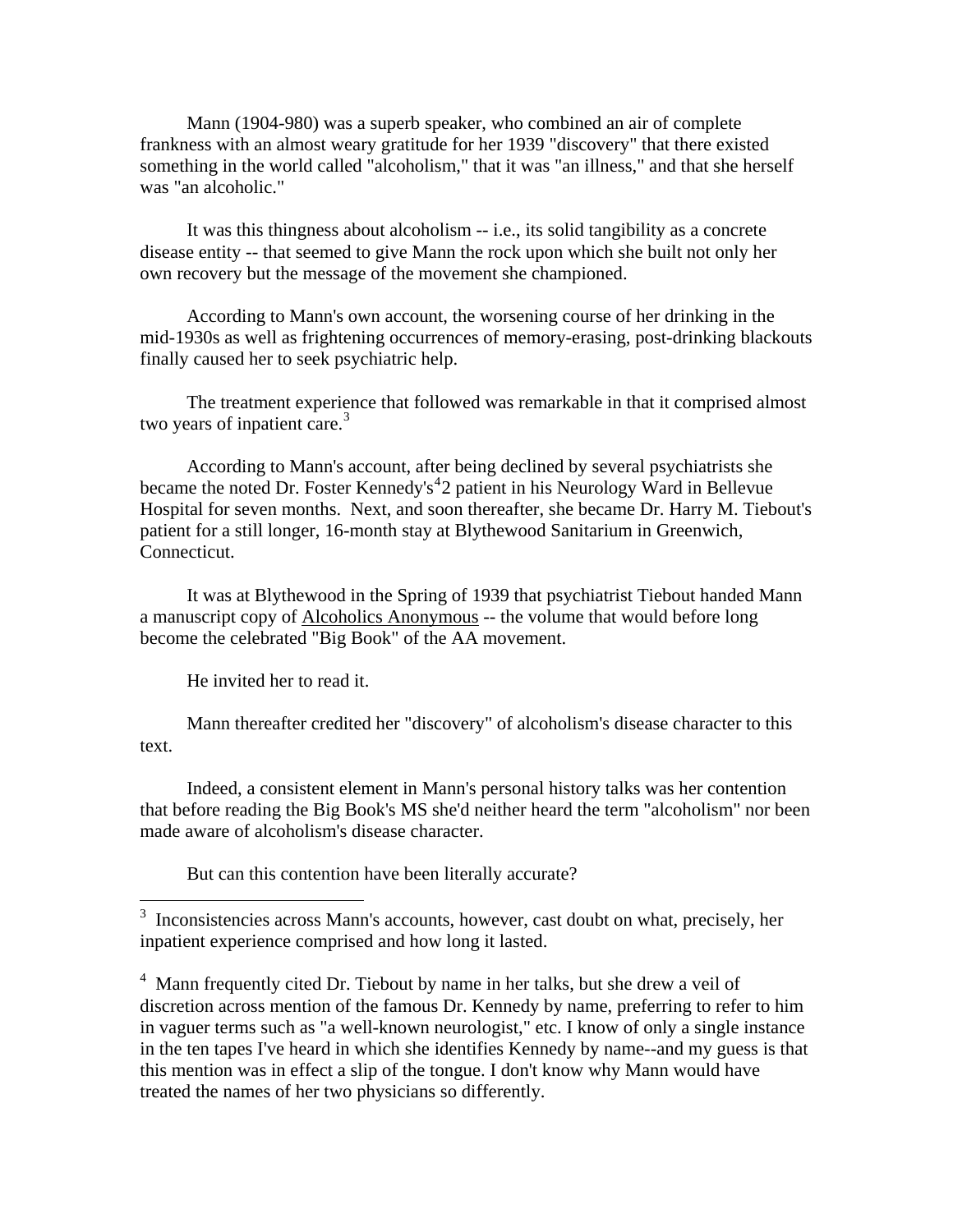"Alcoholism" was by no means an uncommon term for problematic drinking in the 1930s and well before the Big Book's publication in 1939.

Moreover, a person with Mann's anxieties about drinking -- and especially one as hungry for information about her problem as she says she was -- might have encountered the term in more than a few places.

For example, lay and professional representatives of the "Emmanuel Movement" and the "Peabody Method" -- men such as Courteney Baylor, Francis T. Chambers, Jr., Dr. Samuel McComb, Richard R. Peabody, and Dr. Elwood Worcester -- identified alcoholism as the target of their therapeutic efforts.<sup>[5](#page-2-0)</sup>

Even Charles H. Durfee, Jr., an alcoholism therapist who preferred the term "problem drinker" for his patients, noted in a 1936 paper that presenting patients who manifested neither inadequate personalities nor evidence of clear psychopathology had usually been labeled "alcoholics."[6](#page-2-1)

Contemporary magazines also used the term. For example, Genevieve Parkhurst, writing in the July, 1938 issue of Harper's, titled her article "Drinking and Alcoholism." Parkhurst's text, moreover, quoted "an eminent physician who has made alcoholism his special study" to the effect that the phenomenon was not a vice but a disease--thus prevoicing Mann's famous theme.

Bellevue Hospital, where Mann was an inpatient, was well known as New York City's reception and repository center for "alcoholics." Internist Dr. Norman R. Jolliffe published a paper titled "The alcoholic admissions to Bellevue Hospital" in Science in  $1936.7$  $1936.7$ 

"Alcoholism," the word, was by no means exotic or rare in 1930s America.

Of course it's always possible that Mann regarded herself as "mentally ill" rather than "alcoholic," thus distancing herself from the currency of the term in medical and popular literature.

 $\overline{a}$ 

<span id="page-2-0"></span> $<sup>5</sup>$  A wonderful book on pre-AA alcoholism treatment in the 1930s remains to be written.</sup> Meantime, see: Katherine McCarthy, "Early Alcoholism Treatment: The Emmanuel Movement and Richard Peabody" (Journal of Studies on Alcohol 45:59-74, 1984).

<span id="page-2-1"></span><sup>&</sup>lt;sup>6</sup> See Charles H. Durfee, Jr., "Understanding the Drinker" (Mental Hygiene 20:11-29, 1936, p. 13).

<span id="page-2-2"></span> $<sup>7</sup>$  Vol. 83, p. 306 et seq.; see also Ron Roizen, "Women Alcoholics at Bellevue, 1918-</sup> 1919" [Letters], Science (274:1450-1451, 1996).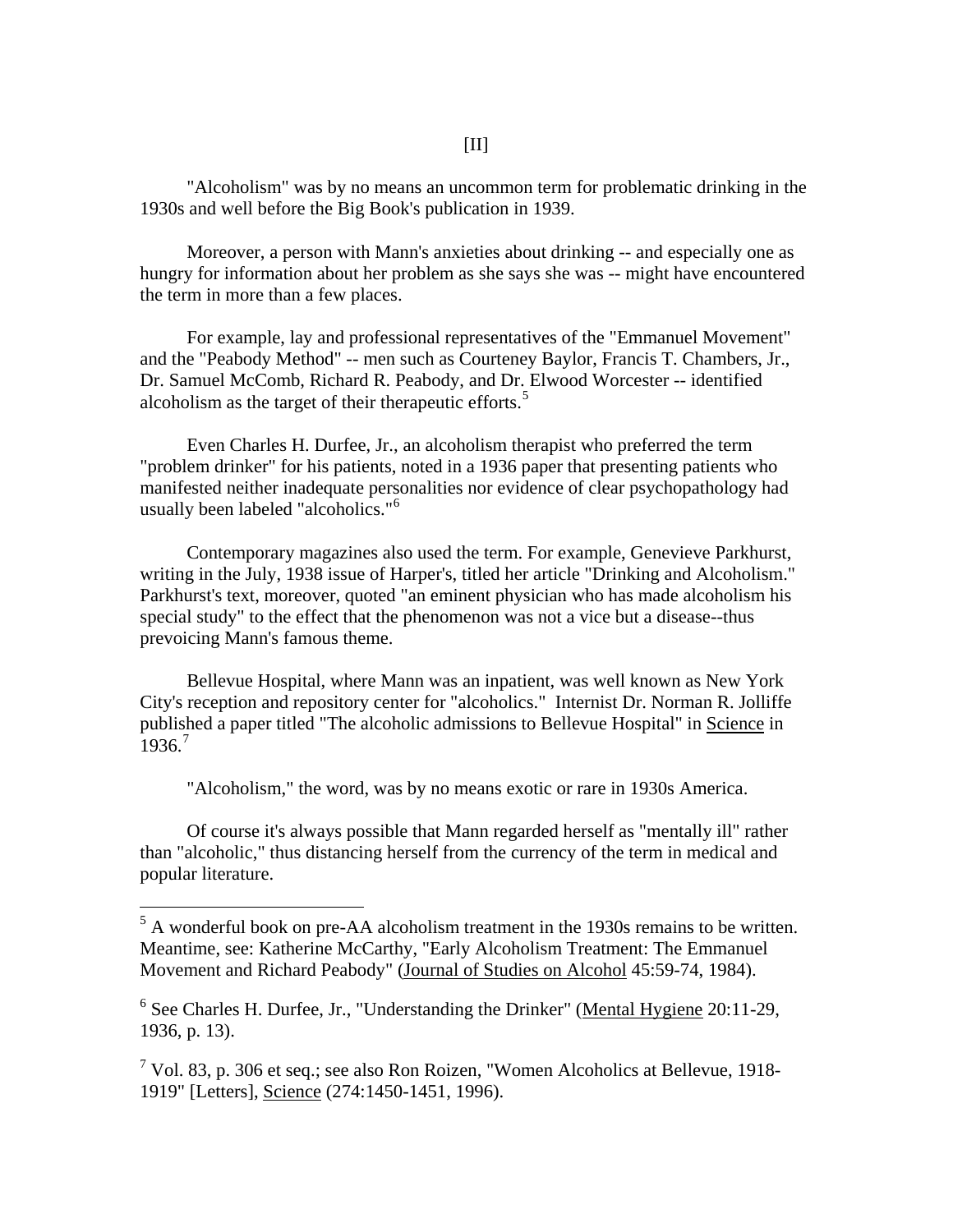Yet even that distancing possibility is reduced by an intriguing detail that crops up in (of all places!) the Big Book itself and from Mann's own hand!

The first edition of Alcoholics Anonymous contained only a single personal story by an alcoholic woman, titled "A Feminine Victory."

By the time the BB's second edition was in preparation, however, this chapter's author had returned to drinking.

Her chapter was replaced with another woman alcoholic's story, titled "Women Suffer Too." And this was Mann's story.

Mann began her chapter with an account of a deeply disturbing blackout experience.

She tells of suddenly finding herself wide awake in a living room "in the middle of an animated conversation" with a person whom she could not recall meeting.

Terror struck Mann as she tried to recall and reconnoiter her situation.

A drink might calm her anxiety, she thought, but instead she determined to leave the situation before she might "...let slip my abysmal ignorance of how I came to be here..."

It was six o'clock in the evening.

She recalled that she'd last checked her watch at one o'clock -- when she was drinking martinis in a 42nd Street restaurant with a friend.

In the intervening five hours, therefore, Mann had somehow ended up in the Brooklyn basement apartment of a total stranger.

It took two train changes and three-quarters of an hour, Mann related, to get back to Grand Central Station, where her adventure had started.

And now comes the intriguing detail mentioned above -- in a passage about the evening that followed:

> That night I got very drunk, which was usual, but I remembered everything, which was very unusual. I remembered going though what my sister assured me was my nightly procedure of trying to find Willie Seabrook's name in the telephone book. I remembered my loud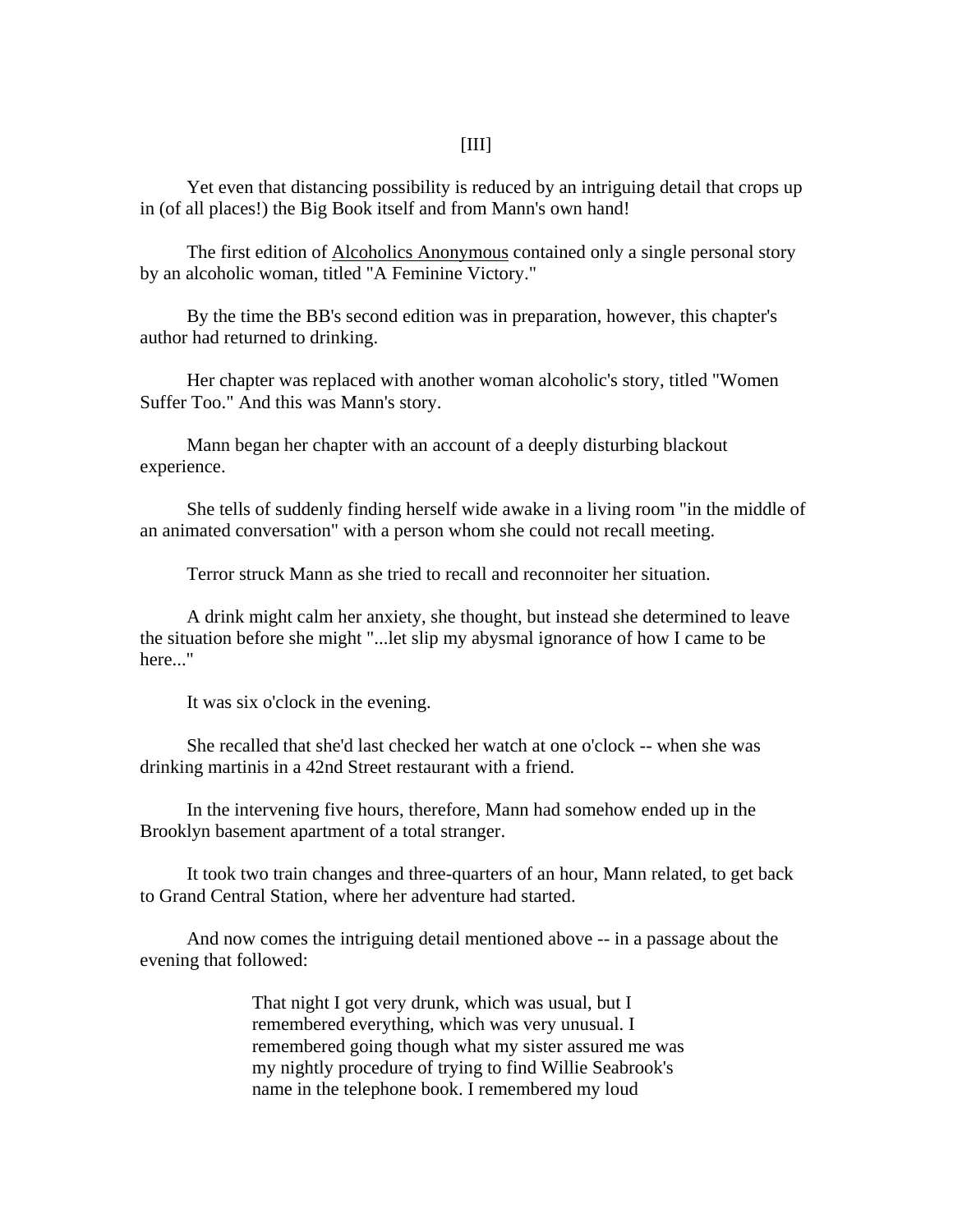resolution to find him and ask him to help me get into that "Asylum" he had written about. (Third Edition, p. 224)

## $[IV]$

William Seabrook, author and journalist, wrote a first-hand account of his stay in a mental hospital in search of a cure for his own alcoholism.

His book, titled Asylum, was published in 1935 by Harcourt, Brace and Co. and sold very well.

Mann's BB story suggests, of course, that she was familiar with Seabrook's book - even familiar enough with the treatment he received to have wished to enter the same establishment for her own troubled condition.

As it happens, Seabrook's account readily employed the terms "alcoholic" and "alcoholism." Hence--and if she read the book--Mann had indeed been exposed to these terms well before encountering them in the Big Book MS.

Seabrook's book also offered a remarkable argument for the legitimacy of his patienthood in a mental hospital as an alcoholic -- in effect, a case for alcoholism's disease character.

Seabrook's argument began with a description of his living circumstances as a patient:

> There is something I had better try to explain at this point,- if the general picture is to make sense. I was an alcoholic, but was not now, or at any time thereafter, put with a group of other alcoholics. (pp. 45-46)

There were only a few "drunks" in residence, Seabrook says, "...a scattering of a half dozen, maybe among three hundred patients" (p. 46). The facility's approach to residential grouping called for an intermixing of patients with different diagnoses - fourteen to a unit.

> While our ailments were dissimilar...there was one respect in which we were all alike--one thing which differentiated us from people on the outside, made it expedient for us to be locked up. I soon had this figured out. (p. 47)

Seabrook did not reveal this singular commonality straightaway.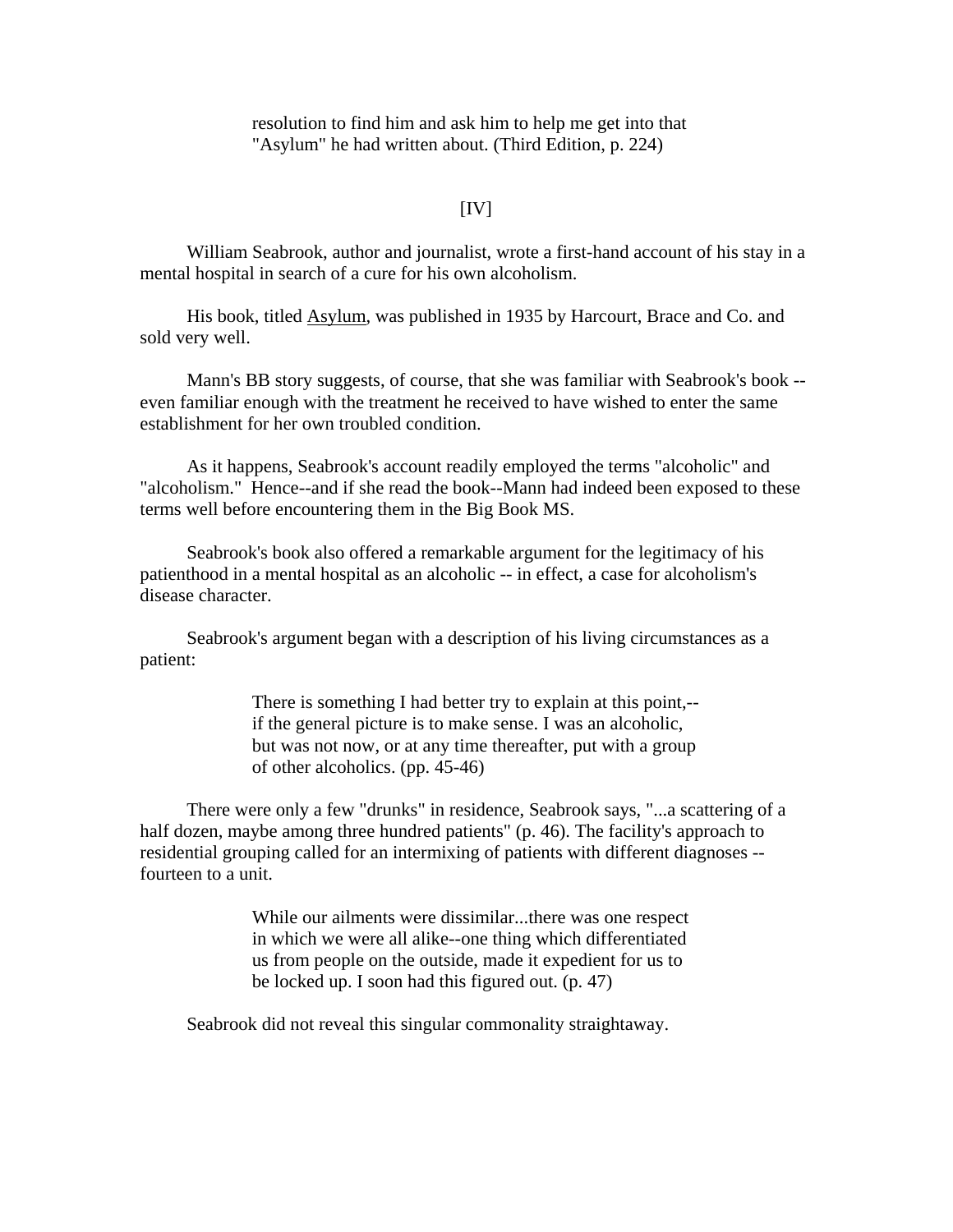Instead, he narrated a series of cameo descriptions of his unit-mates -- each time, and regardless of each case's symptomatology or diagnosis, coming to the conclusion that the patient could not control his behavior in some particular regard.

This led, in turn, to Seabrook's discussion of his own alcoholism and how it also fit the cardinal criterion, applied previously to his unit-mates, of uncontrolled conduct.

> So long as any man drinks when he wants to and stops when he wants to, he isn't a drunkard, no matter how much he drinks or how often he falls under the table. The British upper classes were constantly and consistently mildly stewed, from father to son, in Parliament and Pall Mall for nearly the whole of the eighteenth century. It isn't drinking that makes the drunkard. I had drunk for years, enthusiastically, and with pleasure, when I wanted to. Then something snapped in me, and I lost control. I began to have to have it when I didn't want it. I couldn't stop when I wanted to. Instead of being a pleasure any more, it was just too bad. I wasn't here because I drank a lot . . . or too much. I was here just like the rest, because I had lost control. (p. 53)

Seabrook's passage contains remarkable echoes of ideas that would not fully find expression in the new science of alcoholism until the publication of E.M. Jellinek's famous phased symptomatology in 1952.<sup>[8](#page-5-0)</sup>

## $[V]$

But what does it really matter whether Mann heard the term "alcoholism" and read a cogent argument for its disease character even before she commenced the long trail of neurologic and psychiatric treatment experience that at last brought her to AA's Big Book?

Why should we care whether Mann's readiness to accept the alcoholism-as- anentity and alcoholism-as-a-disease ideas had been, say, primed by reading Seabrook's well known book?

Maybe Mann was too deeply befogged by her drinking when she read Seabrook's book to pay much attention to anything he wrote.

Obviously, we need to take care not to place too much significance on the "Seabrook detail."

 $\overline{a}$ 

<span id="page-5-0"></span><sup>8</sup> E.M. Jellinek, "Phases of Alcohol Addiction" (Quarterly Journal of Studies on Alcohol 13:673-684, 1952).